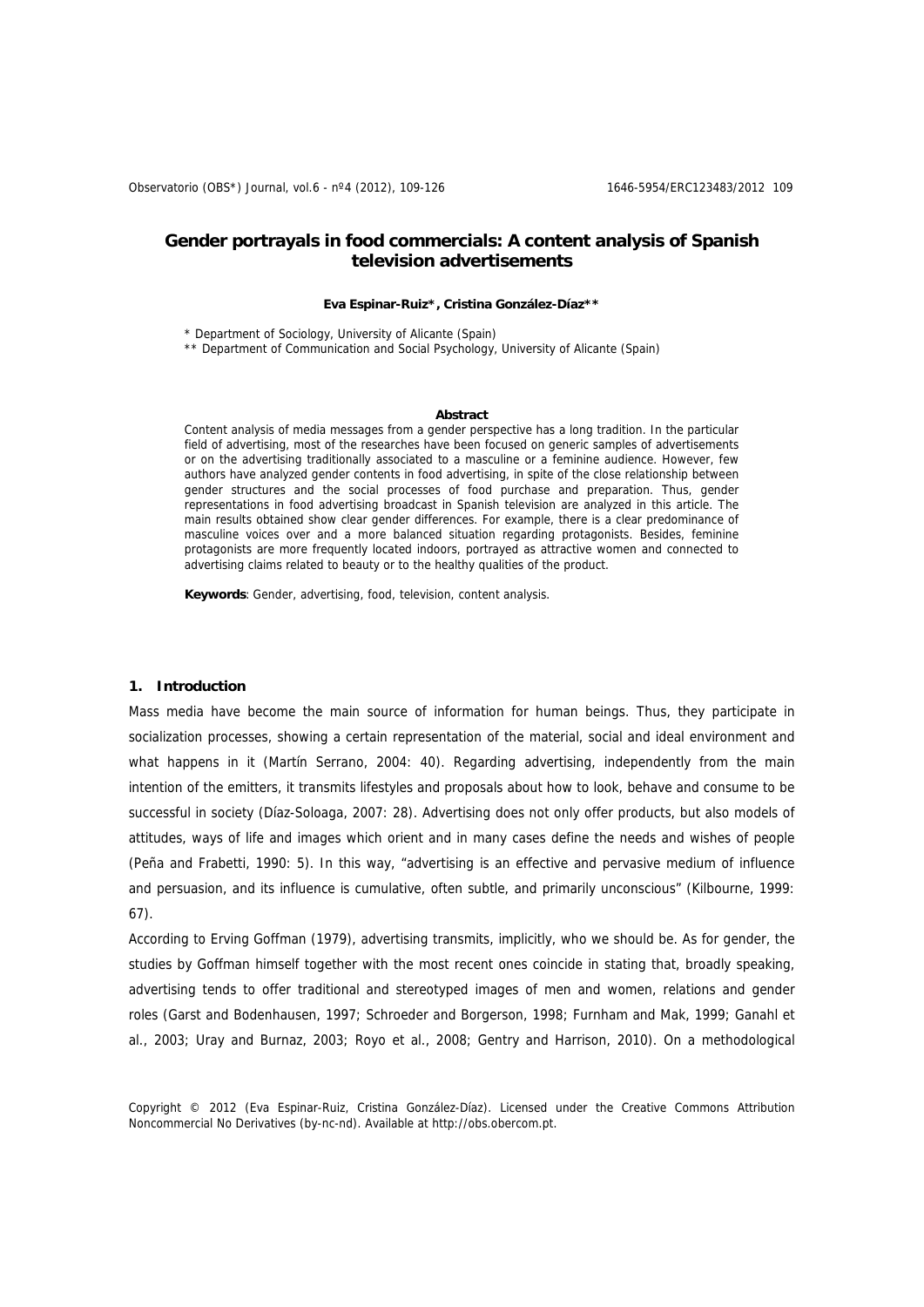basis, most of the researches analysing gender representations have opted for applying the quantitative perspective of content analysis, following the proposals of pioneering studies such as the one by McArthur and Resko (1975). In the present article, we have also applied this quantitative approach, but television spots related to food products have been taken as object of study. This is a kind of advertising that has been analyzed, especially, in relation to child audience and possible effects on food habits, but whose analysis in relation to images and gender roles is almost non-existent (Parkin, 2006; Furnham and Li, 2008; Aronovsky and Furnham, 2008).

## **2. Theoretical framework**

The analysis of mass media from a gender perspective has a long tradition (Mattelart, 1982; Pearson, 1993; Martín Serrano, 1995; Altés, 2000; Muñoz, 2001; Cunningham et al., 2004; Ross and Byerly, 2004; Carilli and Campbell, 2005; Byerly and Ross, 2006). These studies have analyzed emitters, contents and receivers, being the analysis of the media content the one which has mainly attracted the attention of researchers (Byerly and Ross, 2006).

Regarding the obtained results, Gauntlett (2008: 46-65) differentiates between the studies carried out before the 90s and those being developed over that decade and later. In the earlier ones, results show a clear presence of stereotyped images of men and women. In the 90s, these stereotypes are less explicit but still present. In this sense, Gauntlett observes that "to a certain extent, programme makers (tv) arrived at comfortable, not-particularly-offensive models of masculinity and femininity, which a majority of the public seemed to think were OK. Producers thus seemed to give up on feeling that they might need to challenge gender representations" (2008: 65).

## **2.1. Gender and television advertising**

The pioneering study by McArthur and Resko (1975) represents a model for many researchers who have applied the techniques of content analysis when considering the images advertising transmits about men and women. From this initial study until more recent ones, results usually show coincidences when pointing at the existence of gender stereotypes (Furnham and Mak, 1999; Ganahl et al., 2003; Uray and Burnaz, 2003). Following Royo et al.:

"Women have been portrayed in a few narrowly-defined roles as unemployed or as employed in traditional women's occupations such as wife, mother or homemaker (…) They have also been represented as dependent on others, at home and depicted against a background of children (…) in decorative roles in relation to the product (…) or as sex objects (…) On the other hand, men have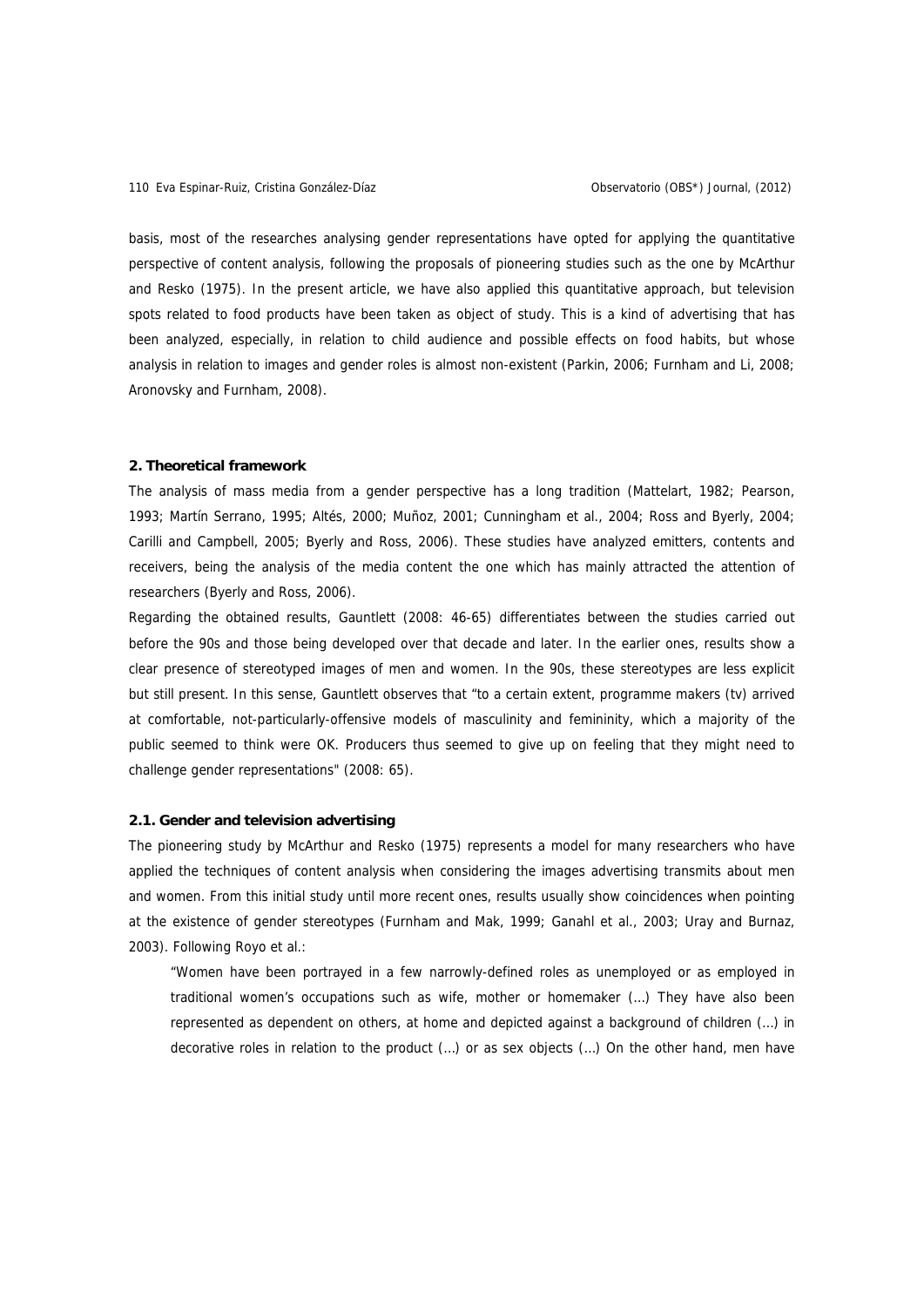been portrayed as independent, intelligent, hard working, professionals, objective decision-makers (…); as interviewers, narrators, or celebrities (…) and, in other locations different from home" (2008: 381).

The most recent studies emphasize two processes that have taken place in the last decades (Robinson and Hunter, 2008): they find "evidence of a reduction in gender stereotypes but still plenty of evidence for their existence" (Aronovsky and Furnham, 2008, p. 170). In this sense, Valls and Martínez conclude that, nowadays, "the general opinion is that sexism or gender stereotyping in television advertising continues, although portrayals of women in advertising are becoming more realistic" (2007: 692).

Observed changes imply that the presence of women is increasing in television commercials (Neto et al., 2009: 1126); and that female characters are shown represented in a broader range of contexts: in working places, showing non domestic products or sharing with men domestic responsibilities (Aronovsky and Furnham, 2008: 171; Robinson and Hunter, 2008: 483). However, researches also emphasize the fact that women continue to be shown, to a larger degree, in domestic contexts (Valls and Martínez, 2007: 694-697; Bresnahan et al., 2001); as housewives, mothers or performing stereotyped jobs (Royo et al., 2008: 381; Coltrane and Messineo, 2000); and as young adults, as opposed to a greater diversity of "depictions of male characters across the life span" (Stern and Mastro, 2004: 216). Similarly, thinness usually seems to be a criterion of beauty and femininity (Furnham and Imadzu, 2002; Santiso, 2001); female presence continues to be lower than male presence, especially in the form of narrators and voices over (Valls and Martínez, 2007; Uray and Burnaz, 2003; Nassif and Gunter, 2008; Furnham and Farragher, 2001); and men appear, more frequently, as authorized or expert people (Aronovsky and Furnham, 2008: 172).

In this respect, it must be taken into account that the main aim of advertising is to persuade about the purchase of a product or service. To get this, publicists attempt to show the advertised products in relation to cultural values which the spectator feels comfortable about. That is to say, to be able to reach the greatest number of people and convince about the purchase of a product, advertising uses the mostly spread images which are also the most retrograde and resistant to change (Santiso, 2001: 46).

## **2.2. Gender in food advertisements**

Some products have been traditionally linked to a masculine or a feminine audience. It is precisely this kind of advertising the one which has centered the attention of most of the studies in the analysis of gender roles and stereotypes (Parkin, 2006:1). With regards to food advertisements, they are usually considered "not clearly gender related" (Royo et al, 2008: 388) and have not been stated as specific aim of research in the analysis of gender representations. Food advertising has been analyzed, especially, in reference to the transmission of food habits, particularly in relation to child audiences (Dixon et al., 2007; Buijzen et al.,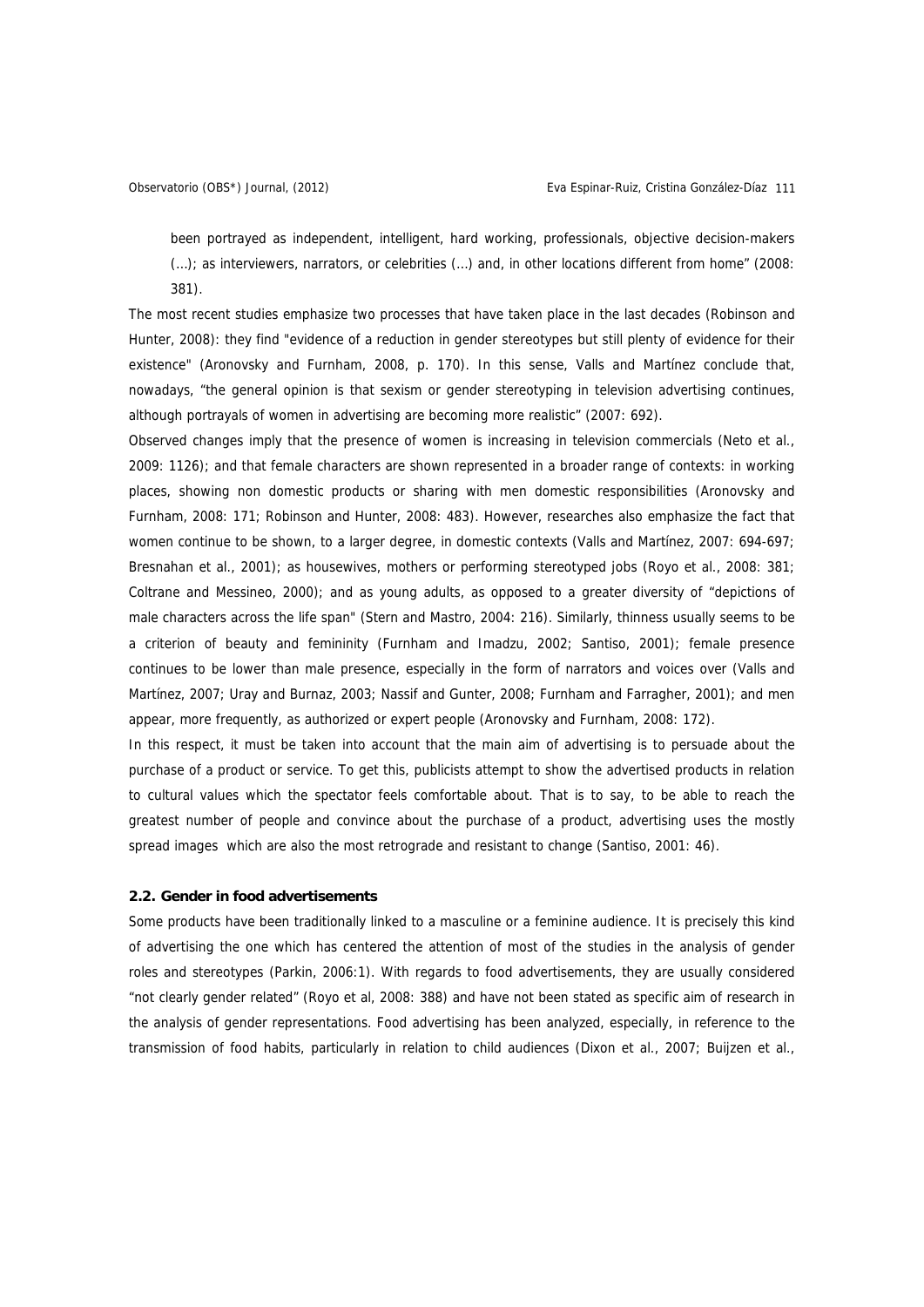2008; Sixsmith and Furham, 2009). Therefore, despite the fact that in all societies food and the processes connected to it (purchase, planning, preparation, etc.) are strongly marked by gender definitions, representations of men and women in food spots have seldom been analyzed.

In our research, the studies by Parkin (2006); Furham and Li (2008) and Aronovsky and Furnham (2008) have been taken as references. Parkin develops, in her book, a historical depiction of food advertising in the United States. She emphasizes the persistence of traditional gender roles in this type of advertising in spite of the social changes that have occurred during the last decades in gender relations. In this sense, "it is clear that the industry believed they stood to gain from promoting a traditional gender role paradigm". This way, "to reach women, food advertisers moved beyond trumpeting the merits of particular products and suggested that their products would help a woman fulfill her gender roles" (2006: 5-6).

Nevertheless, the premises Parkin comes to are not so clearly coherent with the other two empirical studies, based on the application of quantitative techniques of content analysis (Furnham and Li, 2008; Aronovsky and Furnham, 2008). In fact, these studies, which have been carried out in different geographical contexts, come to contradictory conclusions. Furnham and Li (2008), in their research on food advertising in Hong Kong, do not observe significant gender differences either as to the quantitative presence of men and women, or to age distribution, credibility, location or use of advertising claims. Specifically, they conclude that "the results confirm there were no significant differences between gender in terms of central figures in the advertisement and this is true across all samples analyzed" (Furnham and Li, 2008: 305).

By using a similar methodology, but applied to the British case, Aronovsky and Furnham (2008) obtained completely opposite conclusions: with significant differences that indicate a major feminine presence; women are much more frequently represented as buyers or users, whereas men are, to a greater extent, represented as authority; it is more frequent that women play dependent roles (wives, mothers); feminine characters are shown with greater probability at "home/store setting while males were more likely than females to be portrayed in leisure setting". Finally, women "were more frequently depicted as younger than males" (Aronovsky and Furnham, 2008: 181-182).

## **3. Methodological approach**

Following Furnham and Li (2008) and Aronovsky and Furnham (2008) and similarly to most of the empirical research which has been carried out in other advertising sectors, we have also applied quantitative techniques of content analysis (Berelson, 1952). To be specific, a total of 407 advertisements have been codified with the aim of determining the characteristics associated to the masculine and feminine figures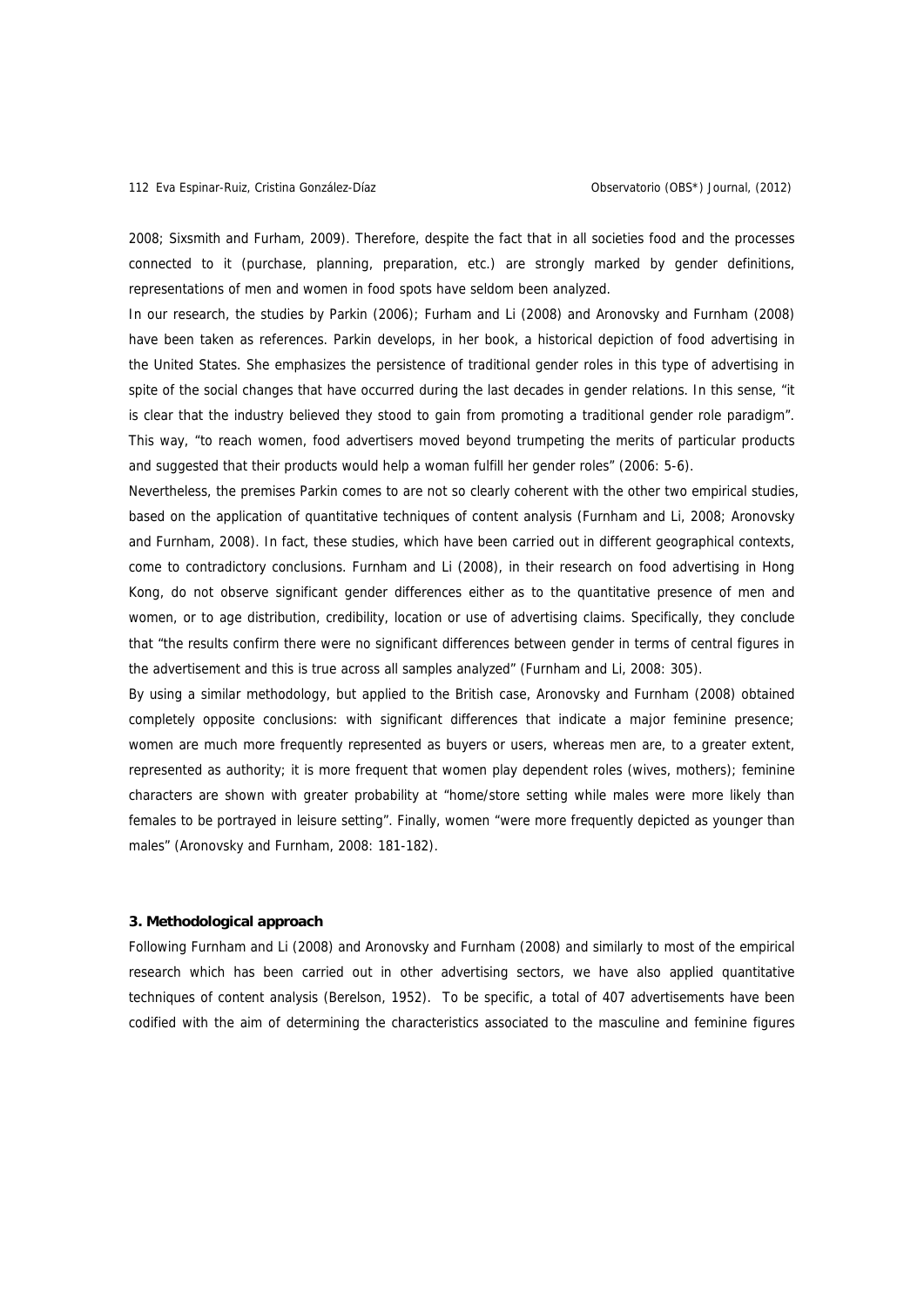that are shown in them. This way, we attempt to contrast our results with previous investigations, whether in reference to the food sector or to other advertising sectors.

# **3.1. Corpus study**

Specifically, to carry out this investigation, within the food sector, and following the classification Infoadex<sup>[1](#page-4-0)</sup> uses, the adverts corresponding to the 10 subcategories with the greatest number of television advertising insertions during the year 2006 have been selected. This way, we have analyzed advertisements related to: 1) Frozen and refrigerated food; 2) Cereals; 3) Chocolates; 4) Cocoa products; 5) Biscuits; 6) Bakery and pastry; 7) Yoghourt and fresh desserts; 8) Dairy products; 9) Meat and meat products 10) Sweets and treats.

For each of these categories, all the advertisements have been analyzed: a total of 407 pieces of advertising. Therefore, it has been adopted as a corpus study not just a sample but the total population of spots of the ten selected food categories. All of them are television advertisements broadcast in 2006 on national public television channels (TVE 1 and La 2) and also private channels but with public-access broadcast (Tele5, Antena3, Cuatro and La Sexta)<sup>[2](#page-4-1)</sup>.

## **3.2. Coding**

The results shown in this article are part of a broader investigation<sup>[3](#page-4-2)</sup>. Specifically, from the 220 variables that constitute the general study, we have selected those which let some gender analysis be carried out; i.e., those that, taking as a unit of analysis the spot, let us establish some association between a series of features and the gender of voices over and protagonists. The selected variables refer to the following characteristics: target audience, age represented by voices over and protagonists, aesthetic features, settings and advertising claims being used. Obviously, some of these variables can only be applied to the spots taking into account the protagonists, while others are also applicable to the voices over.

Some clarifications must be done around the concept of gender employed in this article. As Gender Studies have established, we must define g**e**nder as a social construction (Sau, 2000: 133-138). In fact this is the feature that justifies the study of gender contents in mass media, which are considered a powerful agent of socialization. As a socially constructed reality gender is not a dichotomous variable and it is not possible to talk about one real masculinity or femininity. In this sense, many authors prefer to speak about a continuum (Talbot, 1998) avoiding the reference of only two clearly differentiated categories: masculine

<sup>&</sup>lt;sup>1</sup> Accessible by previous database contracting at<http://www.infoadex.es/> [consulted on April 3, 2011]<br><sup>2</sup> The access to the spots has been made through the database Infeadex. Its acquisition was possible

<span id="page-4-2"></span><span id="page-4-1"></span><span id="page-4-0"></span>The access to the spots has been made through the database Infoadex. Its acquisition was possible thanks to the research project "Social values in advertising spots broadcast during the year 2006" (GV06/090), funded by the Generalitat Valenciana and directed by professor Claudia Rausell at the University of Alicante.<br><sup>3</sup> Exactly, the results are part of the doctoral dissertation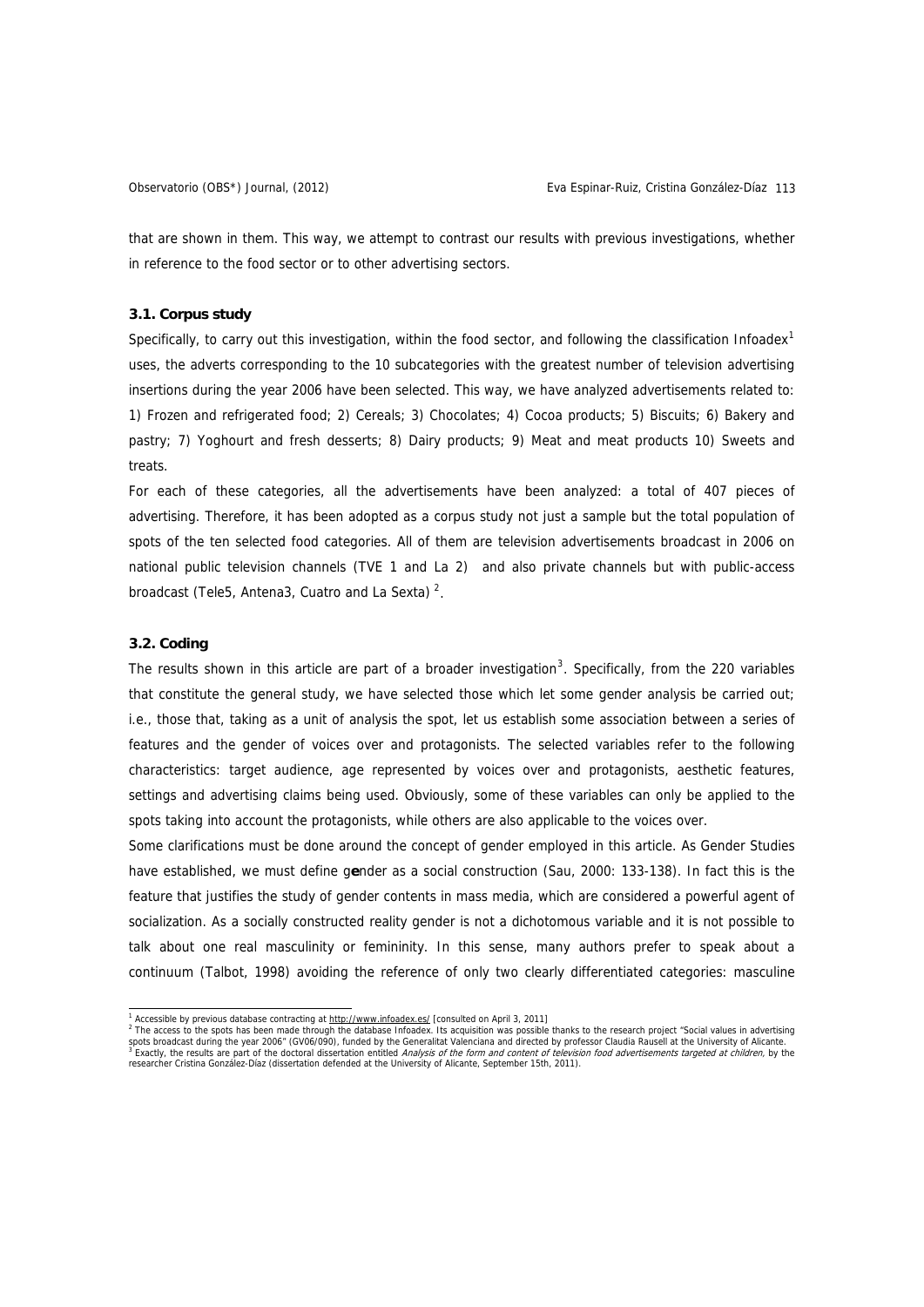and feminine. In spite of recognizing this complexity, for the present analysis we have indeed simplified the gender variable and reduced it to these two categories, which enable the classification of characters appearing in the spots as masculine or feminine. In order to carry out this classification we have taken into account the performance of both sexual traits and traditional gender definitions and attributions.

Unquestionably, data encoding is one of the most important stages in the research since a correct registration determine the quality of the results. To reduce the chances of error in this process a detailed coding manual was drawn up. Finally, a mask in the SPSS program was designed, so it could be used in the viewing and coding of the spots. The selected advertisements were analyzed by both authors applying the variables that let a gender analysis be performed. The level of agreement between the encoders was of 92 %; disagreements were worked out through discussion and consensus (Gentry and Harrison, 2010: 84).

## **4. Results and Analysis**

Some researches, in particular those who have studied the image of men and women in food spots (Furnham and Li, 2008; Aronovsky and Furnham, 2008), analyze voices over and protagonists together as main characters. However, in our research, we have opted for considering in a separate way the characteristics associated to the protagonists from the characteristics associated to the voices over, attempting, whenever possible, the comparison between both of them. Specifically, we have analyzed the main voice over in each spot and up to five protagonists per advertisement. In this sense, 88% of the advertisements show, at least, one voice over, whereas in 93% there is at least one protagonist.

It can be observed in Table 1 how voices over and protagonists are distributed according to gender. This way, whereas the protagonists' presence is almost balanced, the imbalance is obvious in the case of the voices over, which are mainly masculine (71% compared to 29% of feminine voices over). That is to say, while the physical presence of feminine characters is outstanding, food spots seem to opt, predominantly, for masculine voices when offering their products.

|  |  | Table 1. Voices over and protagonists according to gender |  |  |
|--|--|-----------------------------------------------------------|--|--|
|  |  |                                                           |  |  |

|              |                  |       | <b>VOICES OVER PROTAGONISTS</b> |
|--------------|------------------|-------|---------------------------------|
| Gender       | Feminine         | 29%   | 53 %                            |
|              | Masculine $171%$ |       | 47%                             |
| <b>Total</b> |                  | 100 % | 100 %                           |

Base: total of voices over or protagonists.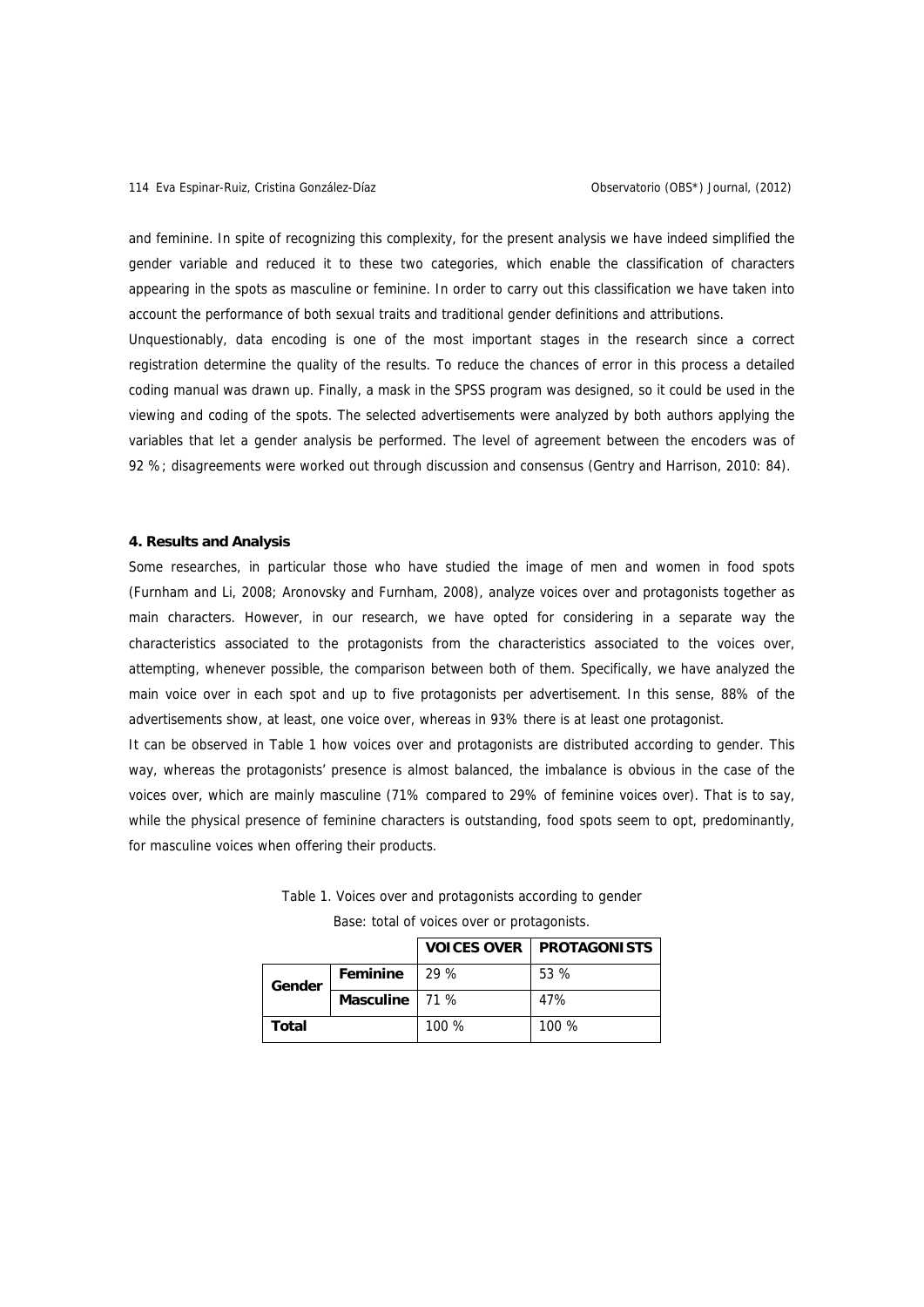We therefore agree with previous empirical studies which identify the greatest inequality as for the presence of men and women in that which takes the form of narrators or voices over (Rausell et al., 2008; Valls and Martínez, 2007; Uray and Burnaz, 2003; Nassif and Gunter, 2008; Furnham and Farragher, 2001; Whipple and McManamon, 2002). It is more difficult to compare the results obtained with the studies of Furnham and Li (2008) and Aronovsky and Furnham (2008), based on food spots, since they do not differentiate between voices over and advertising players. This may be the reason why their results differ from the ones obtained in the present research, since these authors either do not find any quantitative gender differences or, in the study carried out in Great Britain, the differences show a higher feminine presence.

According to preceding studies, it is more frequent in advertising the use of masculine voices due to the connotation of credibility and authority men have in order to show the benefits of a product (Whipple and McManamon, 2002: 80; Aronovsky and Furnham, 2008: 172). Nevertheless, following Whipple and McManamon (2002: 81), there are no researches that demonstrate the real effectiveness of the masculine voice in contrast with the feminine voice in television advertising; hence, the supremacy of the first one over the second one is based on suppositions which do not follow any scientific criteria. In this respect, more information can be contributed if, when examining the presence of masculine and feminine characters, the target audience is considered. As can be seen in Table 2, in all the cases, voices over are predominantly masculine. However, this predominance is especially high in the case of advertising targeted to children (where 92,6 % of the voices over are masculine voices), whereas when advertising is targeted to adults, there is an increase in the presence of feminine voices over (representing 39,3 % of the voices over targeted to this audience). In other words, adults are thought to be persuaded, to a greater extent, by feminine voices, while when addressing to a child audience the choice is, unanimously, of masculine voices. The relationship between the gender of voices over and the target audience can be described as statistically significant according to associated chi-square values.

Regarding the presence of protagonists, the distribution shows a greater imbalance than when the target audience was not considered. Thus, if the spots are aimed at children, there is a greater presence of masculine protagonists (71% of the total characters). However, when the spot is addressed to adults, the protagonists are mostly feminine (63,5 %). That is to say, both masculine voices over and protagonists appear more frequently when the advertising is targeted to a child audience. On the other hand, when the advertising is targeted to an adult audience, protagonists are mainly women and, though masculine voices continue to be dominant, the presence of feminine voices is greater than in the case of other audiences. This way, it can be stated that it is not only credibility and authority what masculine voices and advertising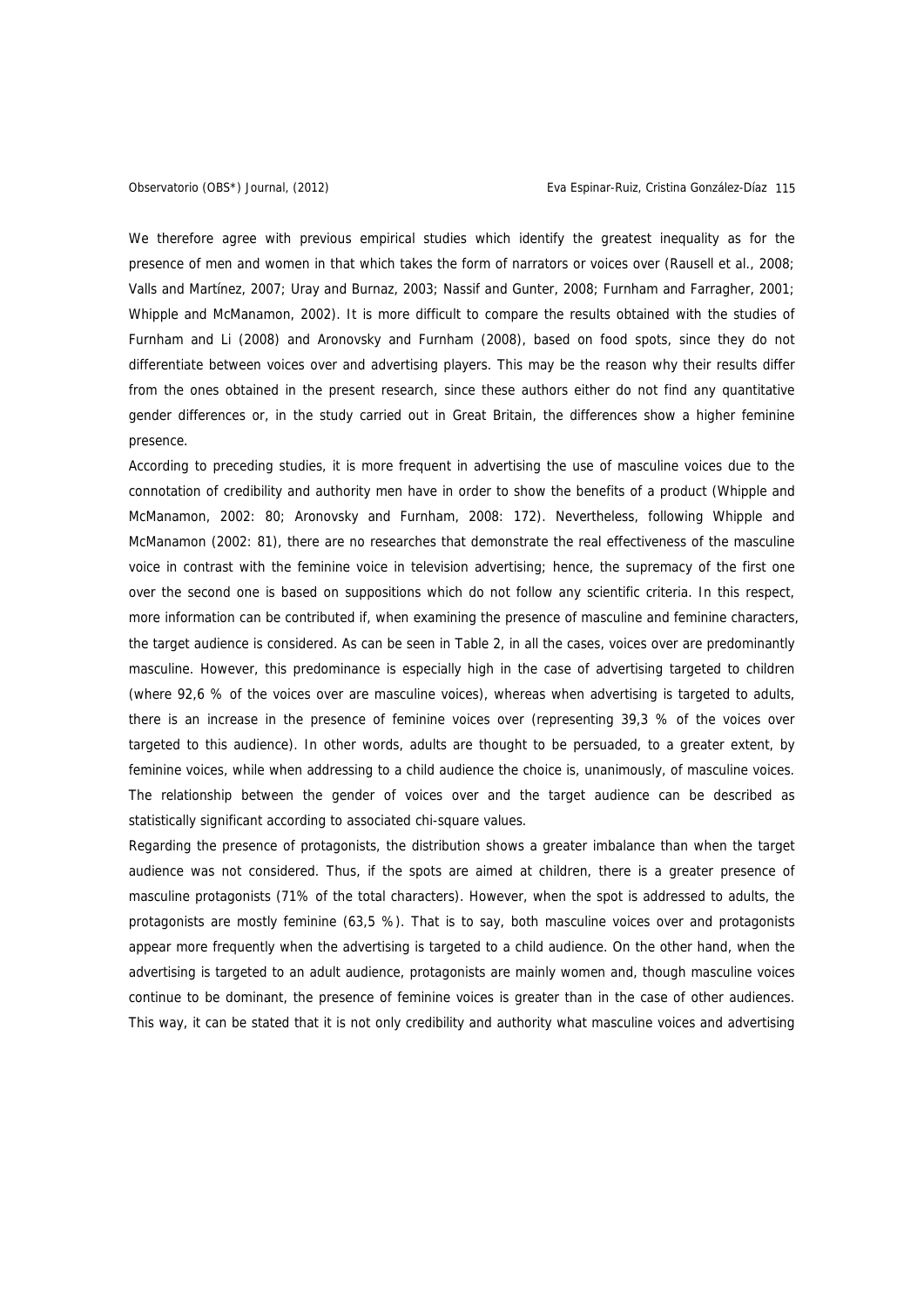players seem to contribute but, particularly, they are observed as more capable of connecting with a child audience, at least in the case of food advertising.

|                           |                  | <b>Target audience</b> |               |                 |  |
|---------------------------|------------------|------------------------|---------------|-----------------|--|
|                           |                  | <b>Children</b>        | <b>Adults</b> | Both age groups |  |
|                           | Feminine         | 7,4 %                  | 39,3 %        | 28,6 %          |  |
| Voices over <sup>4</sup>  | <b>Masculine</b> | 92,6 %                 | 60,7 %        | 71,4 %          |  |
|                           | Total            | 100 %                  | 100 %         | 100 %           |  |
|                           | Feminine         | 29,0 %                 | 63,5 %        | 43,8 %          |  |
| Protagonists <sup>5</sup> | <b>Masculine</b> | 71.0 %                 | 36,5 %        | 56,2 %          |  |
|                           | Total            | 100 %                  | 100 %         | 100 %           |  |

Table 2. Voices over and protagonists according to gender and target audience

Besides the quantitative presence of voices and protagonists of one gender or another, several characteristics can be analyzed as, for example, the relationship with different advertising claims. In this sense, independently of the gender of the characters, the use of four categories of claims stands out: the healthy benefits of the product (present in 36,1 % of the spots analyzed); its capacity to help keeping slim  $(21.1 \, \%$  of the spots); its relation to some promotions or discounts  $(19.4 \, \%)$ ; and its presentation assomething new or exclusive (8,1 %). This way, the high presence of the first two categories of advertising ploys seem to follow Furnham and Li (2008: 298), who stated that, since food advertising is particularly targeted to women (main responsible for the food purchase and preparation), it attempts to call on what have traditionally been considered feminine worries, such as health and personal image.

Concerning the association between the gender of voices over and protagonists and the claims used, results can be checked in Table 3. So, even if the differences according to gender are minimal when offering the product or some of its elements as new or exclusive, these are clear with respect to the other three advertising claims most frequently used. This way, feminine characters appear to a greater extent associated with the healthy nature of the product (36,3 % of the feminine voices over compared to 29,0 % of the masculine ones; and 35,1 % of the feminine protagonists as opposed to 25,4 % of the masculine ones) and, especially, with the help the product may mean when keeping a slender body (18,6 % of the feminine voices over and 10,1 % of the feminine protagonists in contrast with 2,0 % of the masculine voices over and 2,5 % of masculine protagonists).

<span id="page-7-1"></span><span id="page-7-0"></span><sup>4&</sup>lt;br>Data come from the contingency table between "target audience" and "gender of the main voice over". Chi-square: 35.666; P: 0,001 (significant).<br><sup>5</sup> Data come from the contingency table for multiple response variables bet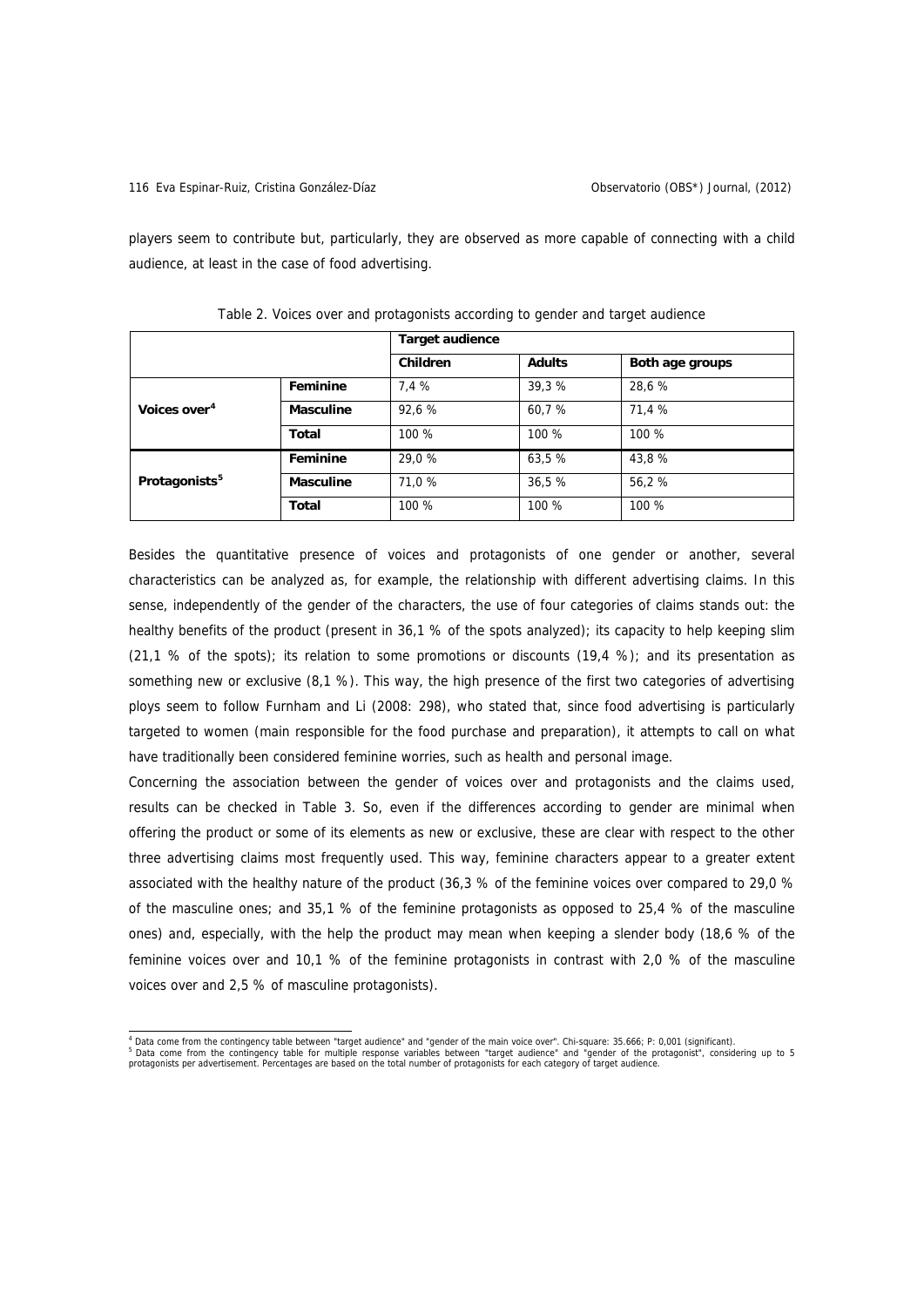## Observatorio (OBS\*) Journal, (2012) Eva Espinar-Ruiz, Cristina González-Díaz 117

|                           |                      | Voices over <sup>6</sup> |                  | Protagonists <sup>7</sup> |                  |
|---------------------------|----------------------|--------------------------|------------------|---------------------------|------------------|
|                           |                      | Feminine                 | <b>Masculine</b> | Feminine                  | <b>Masculine</b> |
|                           | Keep in shape        | 18,6%                    | 2,0%             | 10,1%                     | 2,5%             |
|                           | Healthy, nutritional | 36,3%                    | 29,0%            | 35,1%                     | 25,4%            |
|                           | Newness, exclusivity | 30,4%                    | 27,8%            | 26,2%                     | 23,4%            |
| <b>Advertising claims</b> | <b>Discounts</b>     | 4,9%                     | 23,9%            | 14,7%                     | 27,7%            |
|                           | Entertainment        | $0.0\%$                  | 2,7%             | 3,7%                      | 8,6%             |
|                           | <b>Others</b>        | 9,8%                     | 14,5%            | 10,3%                     | 12,3%            |
|                           | Total                | 100 %                    | 100 %            | 100 %                     | 100 %            |

Table 3. Claims according to the gender of voices over and protagonists

On the other hand, differences are also quite clear regarding the association of the product with promotions and discounts (table 3), which is more frequent between masculine characters: 23,9 % of the masculine voices over in contrast with only 4,9 % of the feminine ones, and 27,7 % of the masculine protagonists versus 14,7 % of the feminine protagonists. Finally, though with much lower numbers, the percentage of masculine characters related to entertainment as a way of selling a product is also greater, especially in reference to the protagonists, who reached 8,6 % compared to 3,7 % of the feminine protagonists.

As well as the types of advertising claims used, other characteristics represented by the masculine and feminine characters have also been analyzed. To be precise, age has been codified both for voices and for protagonists, whereas the physical presence of the protagonists let us include other variables such as their aesthetic appearance and the settings where they are located. Thus, in Table 4 results corresponding to the groups of age represented by the characters are shown. Regarding the voices over, it can be noticed that these are, almost exclusively, adult. Children voices are practically non-existent: there are no children masculine voices and they only mean 9,8 % of the feminine voices.

<span id="page-8-1"></span><span id="page-8-0"></span><sup>&</sup>lt;sup>6</sup> Data come from the contingency table between "advertising claim" and "gender of the main voice over". Chi-square: 49.785; P: 0,001 (significant).<br><sup>7</sup> Data come from the contingency table for multiple response variables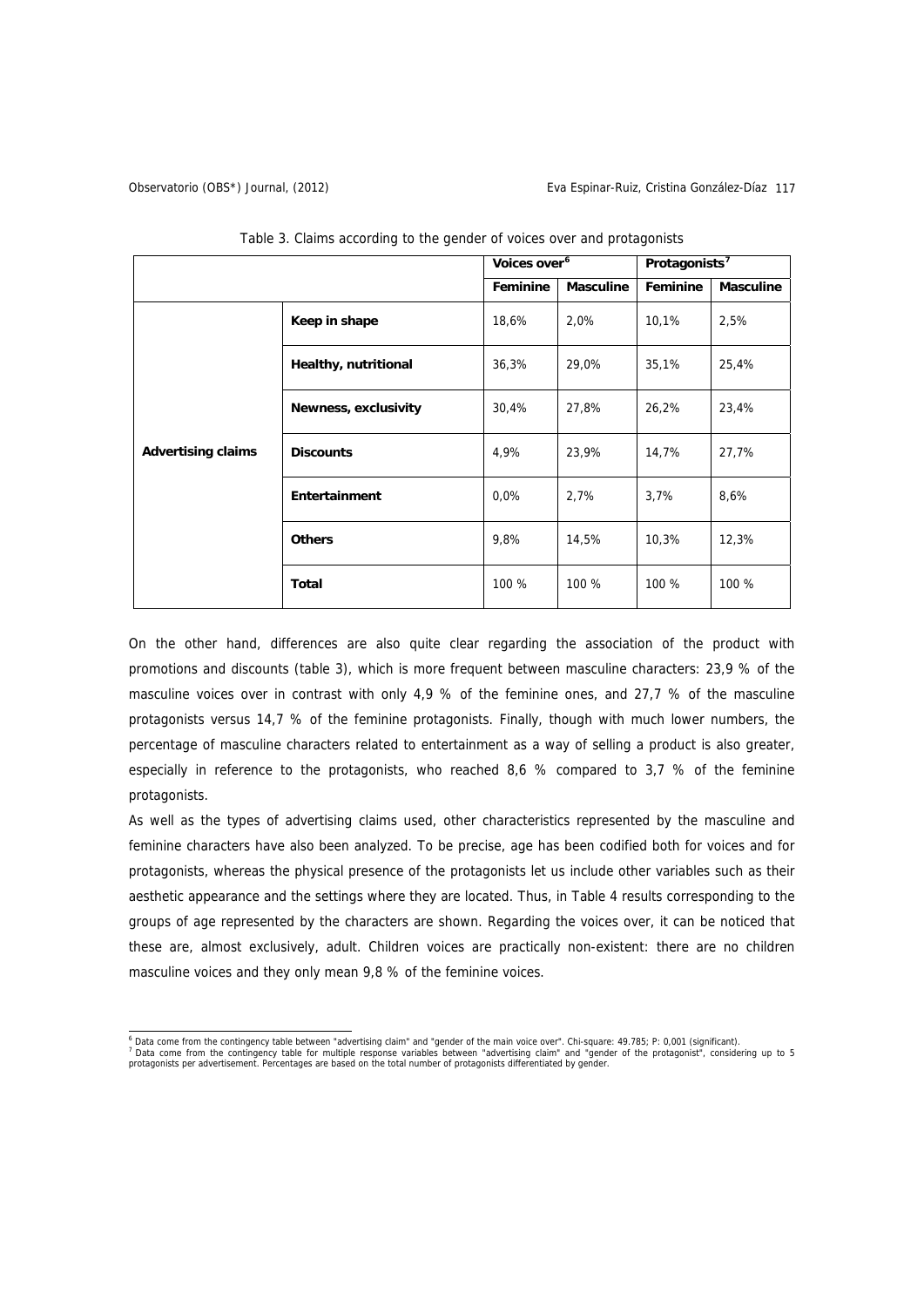|     |                            | Voices over <sup>8</sup>  |          |  |
|-----|----------------------------|---------------------------|----------|--|
|     |                            | <b>Masculine</b>          | Feminine |  |
|     | <b>Minors</b>              | $0\%$                     | 9,4 %    |  |
| Age | <b>Adults</b>              | 100 %                     | 90,6 %   |  |
|     | Total                      | 100 %                     | 100 %    |  |
|     |                            | Protagonists <sup>9</sup> |          |  |
|     |                            | <b>Masculine</b>          | Feminine |  |
|     | <b>Minors</b>              | 57,7 %                    | 31,9 %   |  |
|     | Youngster and young adults | 32,0 %                    | 52,6 %   |  |
| Age | <b>Adults</b>              | 5,5 %                     | 12,4 %   |  |
|     | <b>Third Age</b>           | 1,8%                      | 1,7 %    |  |
|     | Not specified              | 3.0%                      | 1,4 %    |  |
|     | <b>Total</b>               | 100 %                     | 100 %    |  |

Table 4. Age represented by voices over and protagonists according to gender

The situation changes when considering the protagonists, whose physical presence allows a major level of detail when analyzing the age group represented. In particular, most of the protagonists belong to either two categories: minors or young people. However, gender differences are quite clear. While 57,7 % of the masculine protagonists and 31,9 % of the feminine protagonists are minors, the percentages are reversed in the case of young people, category in which can be included 32 % of the masculine protagonists and 52,6 % of the feminine ones. The presence of adult protagonists is much lower and the characters that can be placed in the third age group are practically non-existent. These results agree with previous studies that show a greater tendency to represent, in advertising, women as young adults (Stern and Mastro, 2004: 216; Larson, 2001; Fullerton and Kendrick, 2000). However, the diversity of age groups is limited both for masculine and feminine protagonists, who are mostly characterized as young people or as minors, with a minimal presence of other age groups.

Continuing with the analysis, table 5 show the physical appearance of masculine and feminine protagonists. Exactly, characters have been classified under three possible categories: "ugly", "handsome" and "normal" <sup>[10](#page-9-2)</sup>. The presence of "ugly" characters is minimal, although slightly higher in the case of the masculine protagonists. The greatest percentages are represented by what we considered as "normal"

<span id="page-9-0"></span><sup>&</sup>lt;sup>8</sup> Data come from the contingency table between "age" and "gender" of the main voice over. Chi-square: 10.292; P: 0,001 (significant).<br><sup>9</sup> Data come from the contingency table for multiple response variables between "age"

Data come from the contingency table for multiple response variables between "age" and "gender" of the protagonists, considering up to 5 protagonists per

<span id="page-9-2"></span><span id="page-9-1"></span>advertisement. Percentages are based on the total number of protagonists differentiated by gender.<br><sup>10</sup> We have classified as "ugly" all those characters that base their presence in the spot on the explicit representation "normal".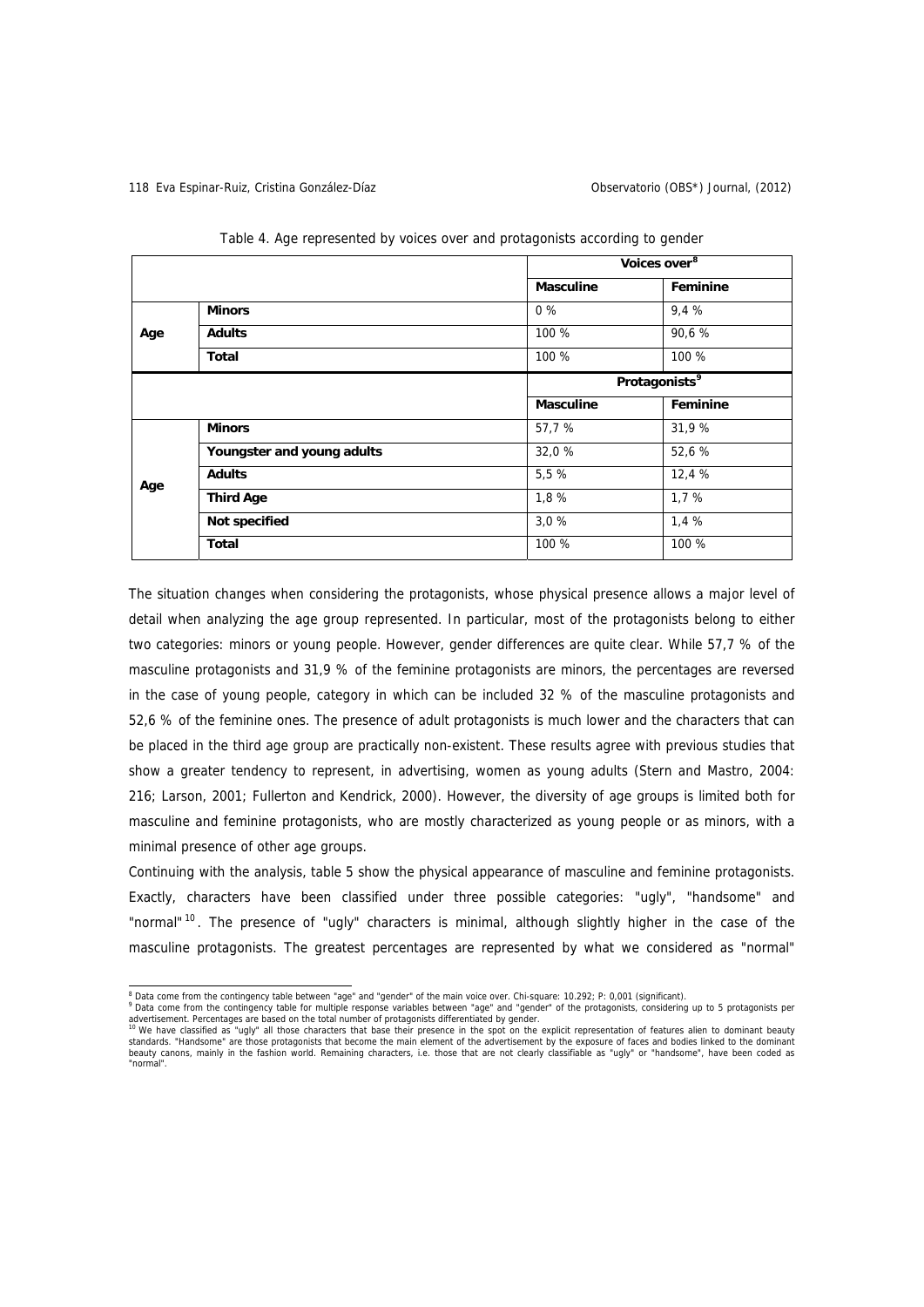characters; to be precise, 52 % both for masculine and feminine protagonists. These results seem to show, in the particular case of food advertising, the preferences of the advertisers to use models who are relatively close, from the aesthetical point of view, to the future consumer. On the other hand, we also find a high presence of protagonists who can be considered "handsome". This presence is especially high in the case of female characters, as 44,3% of them can be placed in this category (for masculine protagonists, the percentage decreases to 24,9%). This way, the presence of models who border on aesthetic perfection continues to be high, especially when dealing with feminine models (in concordance with the results obtained in previous investigations following Stern and Mastro, 2004: 219).

|                            |               | Gender <sup>11</sup> |                  |
|----------------------------|---------------|----------------------|------------------|
|                            |               | Feminine             | <b>Masculine</b> |
|                            | <b>Ugly</b>   | 1,7%                 | 5,8 %            |
|                            | <b>Normal</b> | 52,0 %               | 51,8 %           |
| <b>Physical appearance</b> | Handsome      | 44,3%                | 24,9 %           |
|                            | Not explicit  | 2,0 %                | 17,5 %           |
|                            | <b>Total</b>  | 100 %                | 100 %            |

Table 5. Protagonists according to gender and physical appearance

Finally, another feature frequently analyzed in previous studies is the setting in which the action of the characters is placed (for example, Furnham and Li, 2008 or Aronovsky and Furnham, 2008). In our case, as can be observed in Table 6, most of the characters are placed either in a domestic setting or in an outdoor one. In particular, feminine protagonists appear mostly in domestic settings (48,8 %) in comparison with masculine protagonists (35,2 %); whereas to a lesser extent they are located in outdoor settings (24,7 % of feminine protagonists in contrast with 34,5 % of the masculine protagonists). These results coincide with the ones obtained in previous investigations (Valls and Martínez, 2007; Bresnahan et al., 2001).

<span id="page-10-0"></span><sup>&</sup>lt;sup>11</sup> Data come from the contingency table for multiple response variables between "physical appearance" and "gender" of the protagonists, considering up to 5<br>protagonists per advertisement. Percentages are based on the tot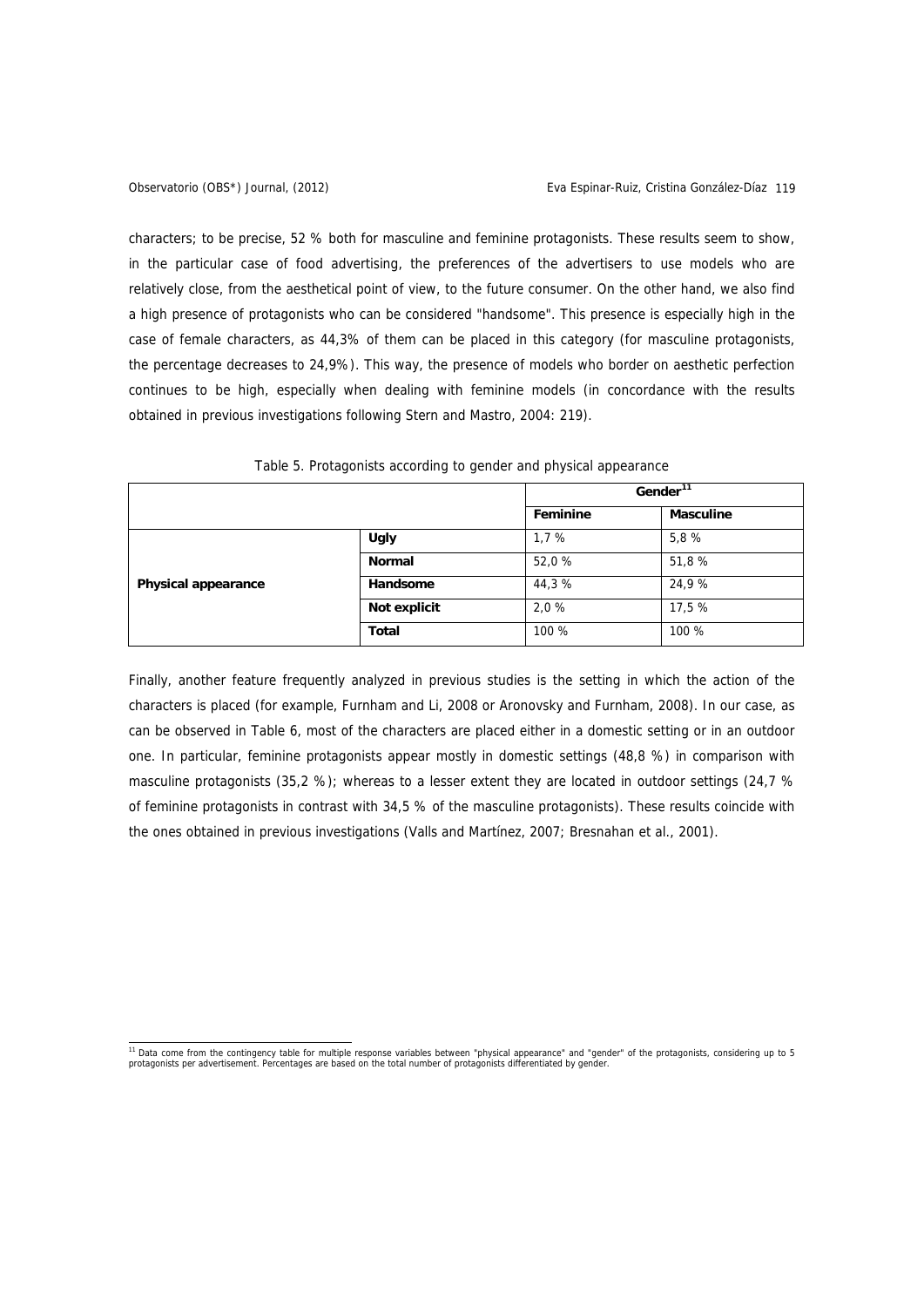## 120 Eva Espinar-Ruiz, Cristina González-Díaz Observatorio (OBS\*) Journal, (2012)

|         |                                  | Gender <sup>12</sup> |                  |
|---------|----------------------------------|----------------------|------------------|
|         |                                  | Feminine             | <b>Masculine</b> |
|         | Domestic setting: kitchen        | 29,9%                | 18,8%            |
| Setting | Domestic setting: other settings | 18,9%                | 16,4%            |
|         | Workplace                        | 5,7%                 | 6,3%             |
|         | <b>Outdoors</b>                  | 24,7 %               | 34,5 %           |
|         | <b>Imaginary places</b>          | 4,9%                 | 8,1%             |
|         | <b>Others</b>                    | 15,9%                | 15,9%            |
|         | Total                            | 100 %                | 100 %            |

| Table 6. Protagonists according to gender and setting |  |  |
|-------------------------------------------------------|--|--|
|                                                       |  |  |

As can be noticed in Table 6, when codifying, a distinction was made as to whether the action took place in the kitchen or in other domestic settings. Such differentiation show that masculine and feminine protagonists are located in similar percentages in domestic settings different from the kitchen (18,9 % of the feminine characters and 16,4 % of the masculine ones), whereas, when the setting being shown is a kitchen, the inequalities are clear. This way, 30 % of the feminine protagonists and 19 % of the masculine ones are placed in this specific context. These data seem to support the conclusions reached by other scholars who pose the question of permanency of traditional roles in advertising around the association of women as responsible for (and expert in) the care and attention of the different members of the family (Royo et al., 2008; Coltrane and Messineo, 2000; Ferrés, 1996).

## **5. Conclusions**

Our results show considerable differences compared with previous empirical studies on advertising in the food sector. This way, it must be remembered that, analyzing together voices over and protagonists, Furnham and Li (2008) stated a balanced quantitative presence of feminine and masculine characters, whereas Aronovsky and Furnham (2008) emphasized a higher feminine presence. Unlike these investigations, in our study voices over and protagonists were analyzed separately. This way, the results show a higher presence of masculine voices over and a distribution relatively balanced regarding the protagonists. In fact, these results follow those contributed by previous researches on general samples of television advertising, which emphasize both the increasing feminine presence in advertising (Clear et al.,

<span id="page-11-0"></span><sup>12&</sup>lt;br>Tand a come from the contingency table for multiple response variables between "setting" and "gender" of the protagonists, considering up to 5 protagonists per<br>advertisement. Percentages are based on the total number of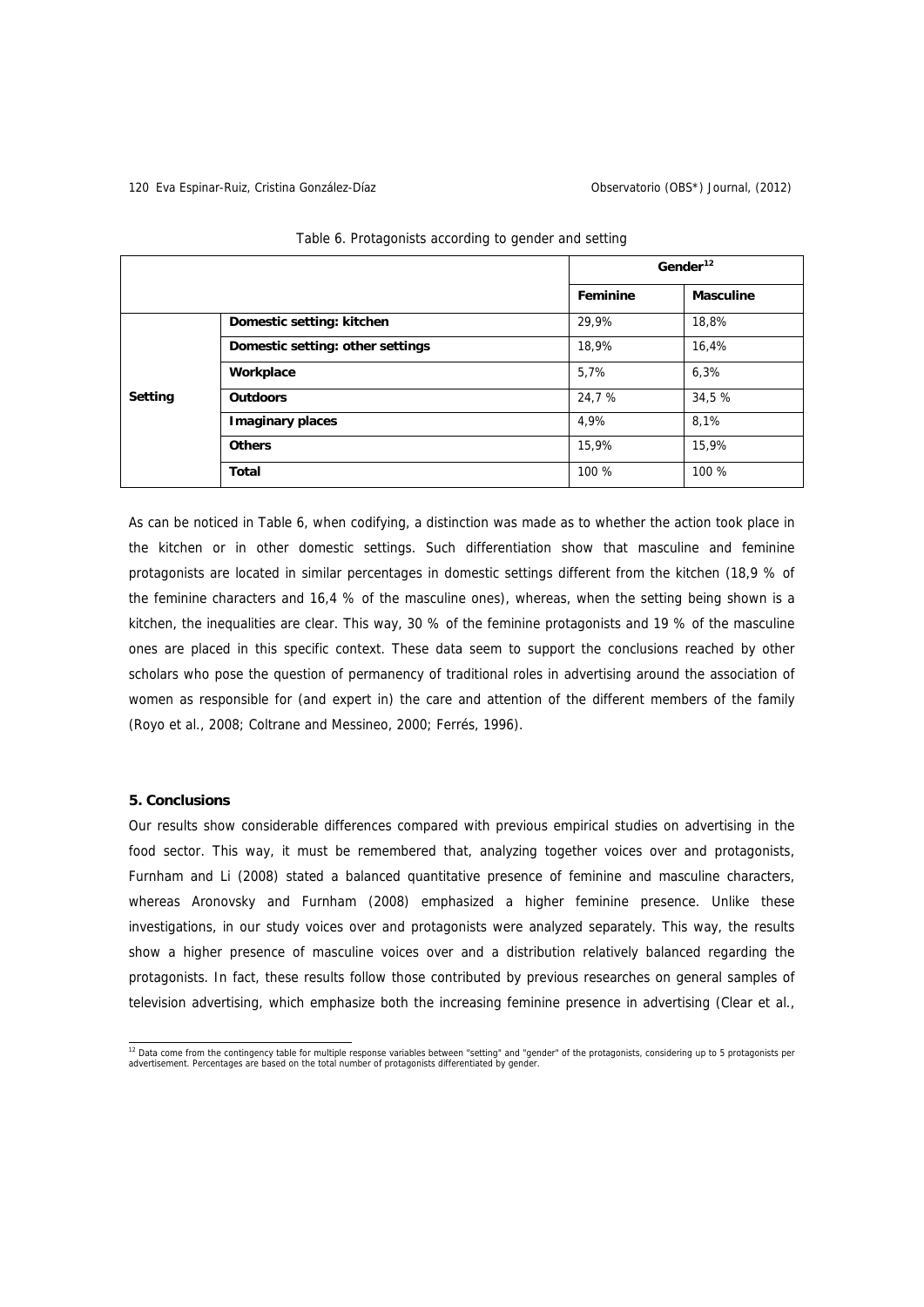2009: 1126) and the persistent masculine prominence in the case of voices over (Valls and Martínez, 2007; Uray and Burnaz, 2003; Nassif and Gunter, 2008; Furnham and Farragher, 2001).

Traditionally, the higher presence of masculine narrators in advertising has been related to supposed connotations of credibility and authority associated with the masculine voice (Whipple and McManamon, 2002: 80). However, Whipple and McManamon (2002) indicate that this belief in a greater efficiency of men's voice is not based on scientific criteria but on mere suppositions. In this respect, according to the obtained results, it really seems that, when designing an advertising message, the fact of choosing a masculine narrator is not just based on the search of credibility or confidence. So, when the advertising is oriented to a child audience, almost unanimously masculine voices over are used; however, when the target is an adult audience, the presence of feminine voices rises considerably. Similarly, taking into account the advertising claims being used, feminine voices over are associated to a greater extent to claims related to the healthy or aesthetic benefits of the product, while masculine voices keep a closer connection to promotions, discounts or entertainment as an advertising claim. That is to say, masculine voices over are especially associated to children audiences and claims not directly associated with the explanation of the benefits of the product.

On the other hand, independently of the gender of the characters, the claims that are more frequently used are those related to the healthy nature of the product and its benefits when helping the user keep in shape. In this sense, we agree with previous authors who emphasize the presence of this kind of messages in food advertisements. These messages are usually associated with apparently feminine interests and respond to the consideration of women as the main target of food advertising (Furnham and Li, 2008: 298). What is more, they are not simply claims targeted to women but also transmitted by feminine characters, since the percentages of feminine voices over and protagonists associated with health and aesthetic benefits of the product as advertising ploys are considerably greater than those related to masculine characters.

However, women not only play a major role in relation to advertising claims related to aesthetic care, but also they are clearly more attractive in comparison with masculine characters. Thus, although the presence of "normal" protagonists is high, both for masculine and for feminine figures, differences are clear concerning aesthetic beauty, being much more usual when the advertising players are feminine that when they are masculine. Most of the previous research supports this idea, making us conclude that, in the case of women, "exaggerated beauty standards are the norm in television commercials" (Stern and Mastro, 2004: 219).

As for the age represented by the protagonists, our data differ, in some aspects, from the results usually obtained in the analysis of advertising. This way, the limited variety of groups of age represented by women that some studies indicate (Stern and Mastro, 2004: 216), seems to affect equally to men, as most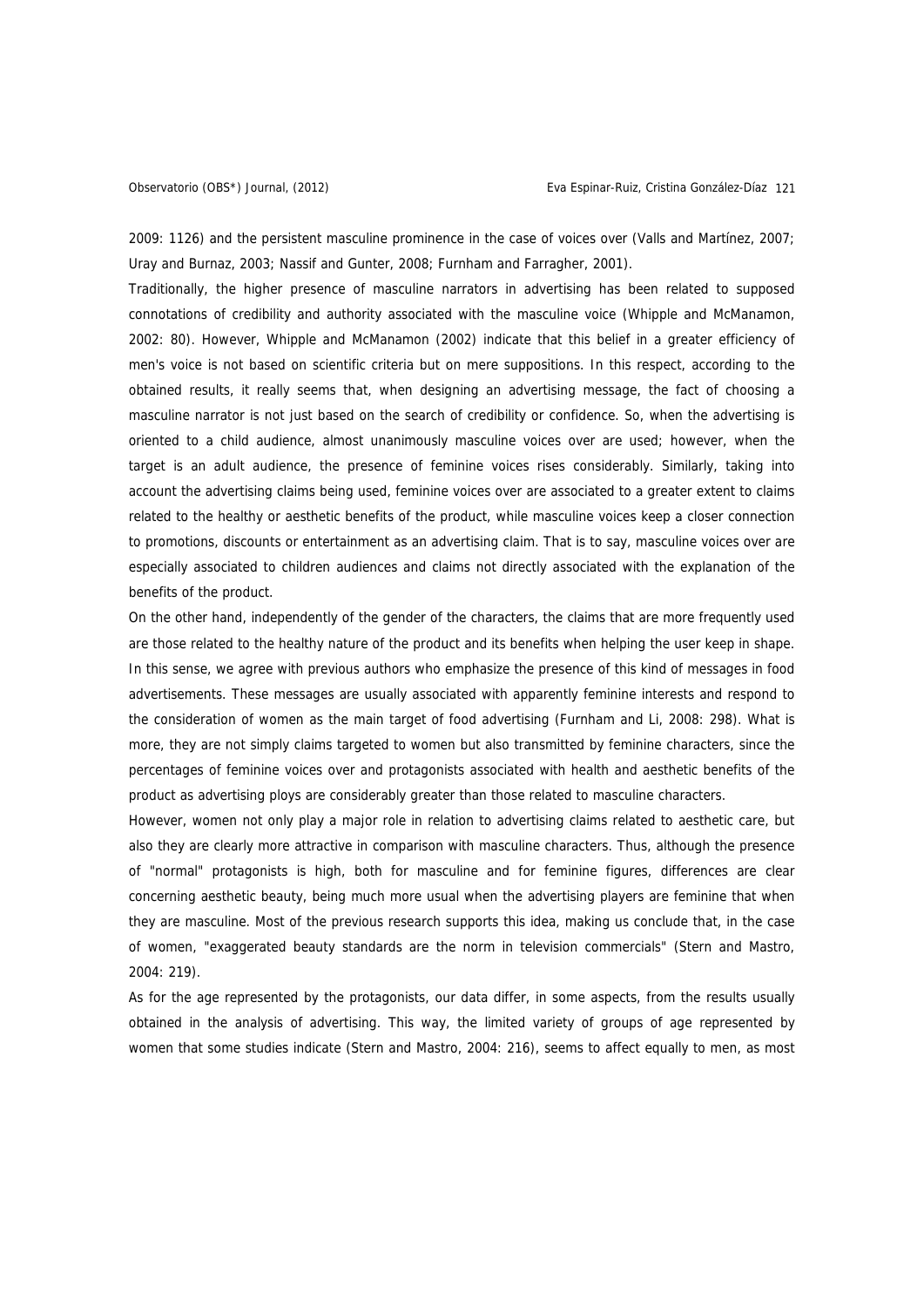of the protagonists are either young people or minors. Nevertheless, the differences according to gender are quite clear, feminine protagonists being shown much more often as young adults (this idea agrees with previous research done by Larson, 2001 or Fullerton and Kendrick, 2000) and masculine protagonists as children. The presence of elderly actors is almost non-existent, both for men and women.

Finally, the results obtained let us also speak about gender differences in relation to the setting where the action of the characters is developed. This way, and following previous studies (Valls and Martínez, 2007: 694-697; Bresnahan et al., 2001), to a greater extent, masculine protagonists appear in outdoor settings while it is more frequent that feminine players are located in domestic settings. Particularly, the percentage of feminine protagonists located in a kitchen is clearly higher. This way, the results coincide with those obtained by Aronovsky and Furnham (2008), in contrast with Furnham and Li (2008), who did not notice relevant differences in relation to this aspect.

To sum up, considering the previous studies in the particular field of food advertising, our results are positioned relatively close to the contributions by Aronovsky and Furnham (2008). In this sense, we can emphasize the existence of clear differences in gender contents this kind of advertising transmits, both as for the quantitative presence of characters and for the advertising claims being used, the aesthetic features, age or the setting in which the action takes place. Accordingly, our data also show that advertising is showing, not only by its protagonists, but also through its narrators and advertising claims, stereotyped patterns and images of men and women. Thus, although advertising has incorporated new elements in accordance with social changes, there is still a preference for the utilization of traditional features when offering the products.

## **6. References**

Altés, E. (2000). Imágenes de las mujeres en los medios de comunicación. Líneas actuales de investigación. Madrid: Instituto de la Mujer.

Aronovsky, A. & Furnham, A. (2008). Gender portrayals in food commercials at different times of the day: A content analytic study. Communications, 33 (2), 169-190.

Berelson, B. (1952). Content analysis in Communication Research. Glencoe, Illinois: Ed. The Free Press.

Bresnahan, M. J.; Inoue, Y.; Liu, W. Y. & Nisihida, T. (2001). Changing gender roles in prime-time commercials in Malaysia, Japan, Taiwan, and the United States. Sex Roles, 45 (1/2), 117-131.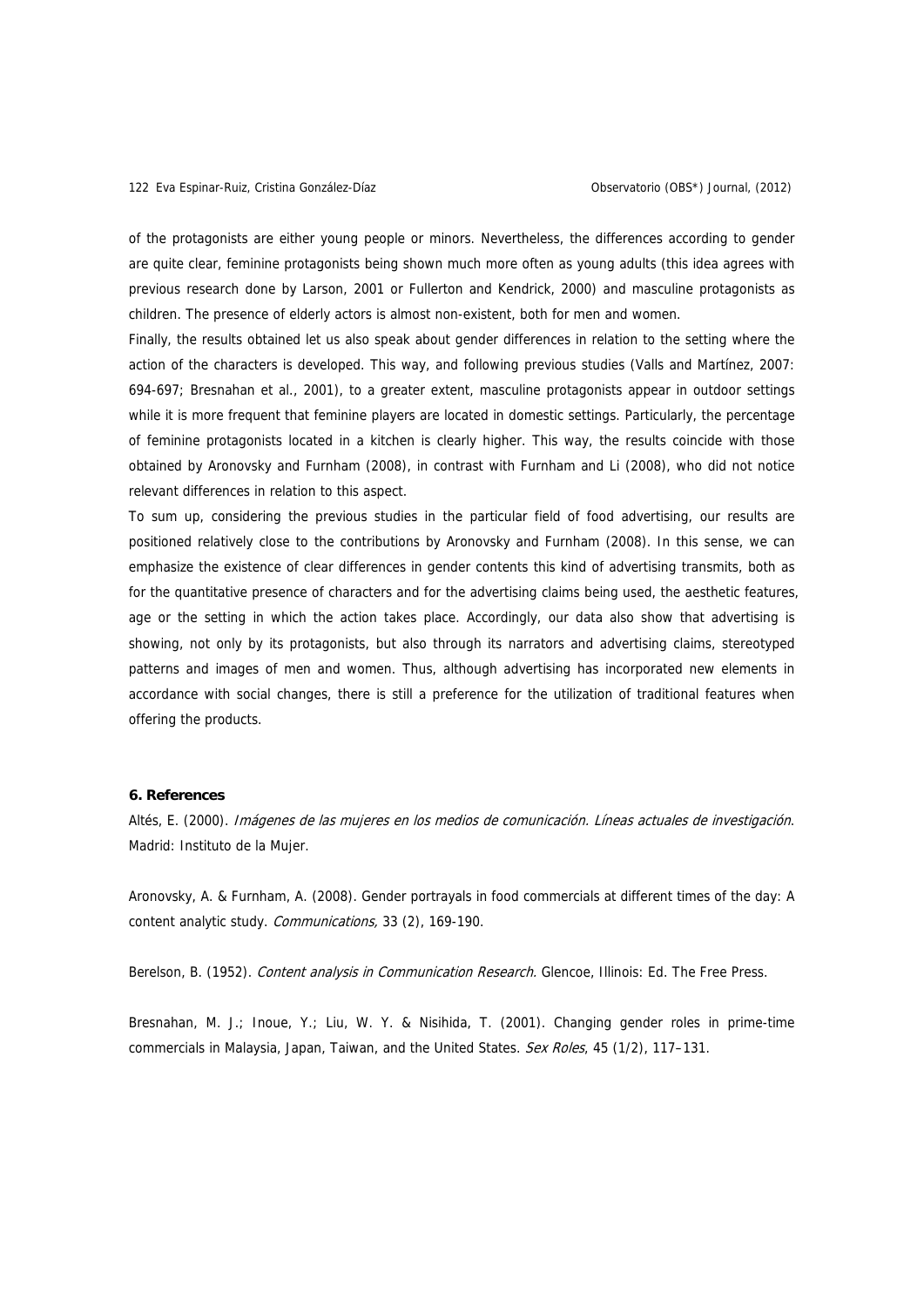Buijzen, M.; Schuurman, J. & Bomhof, E. (2008). Associations between children's television advertising exposure and their food consumption patterns: a household diary-survey study. Appetite, 50 (2/3), 231-239.

Byerly, C.M. & Ross, K. (2006). Women and Media. A critical Introduction. Maryland, Blackwell.

Carilli, T. & Campbell, J. (2005). Woman and the media: diverse perspectives. Lanham, University Press of America.

Coltrane, S. & Messineo, M. (2000). The perpetuation of subtle prejudice: Race and gender imagery in 1990s television advertising. Sex Roles, 42 (5/6), 363-389.

Cunningham, G.B.; Sagas, M.; Sartore, M.L.; Amsden, M.L. & Schellhase, A. (2004). Gender representation in the NCAA news: is the glass half full or half empty?. Sex Roles, 50 (11/12), 861-870.

Díaz Soloaga, P. (2007). Valores y estereotipos femeninos creados en la publicidad gráfica de las marcas de moda de lujo en España. Anàlisi, 35, 27-45.

Dixon, H.; Scully, M.; Wakefield, M.; White, W. & Crawford, D. (2007). The effects of television advertisements for junk food versus nutritious food on children's good attitudes and preferences. Social Science and Medicine, 65 (7), 1311-1323.

Ferrés, J. (1996). Televisión subliminal. Socialización mediante comunicaciones inadvertidas. Barcelona: Paidós.

Fullerton, J. & Kendrick, A. (2000). Portrayal of men and women in U.S. Spanish-language television commercials. Journalism & Mass Communication Quarterly, 77(1), 128-142.

Furnham, A. & Farragher, E. (2001). A cross-cultural content analysis of sex-role stereotyping in television advertisements: A comparison between Great Britain and New Zealand. Journal of Broadcasting and Electronic Media, 44 (3), 415-436.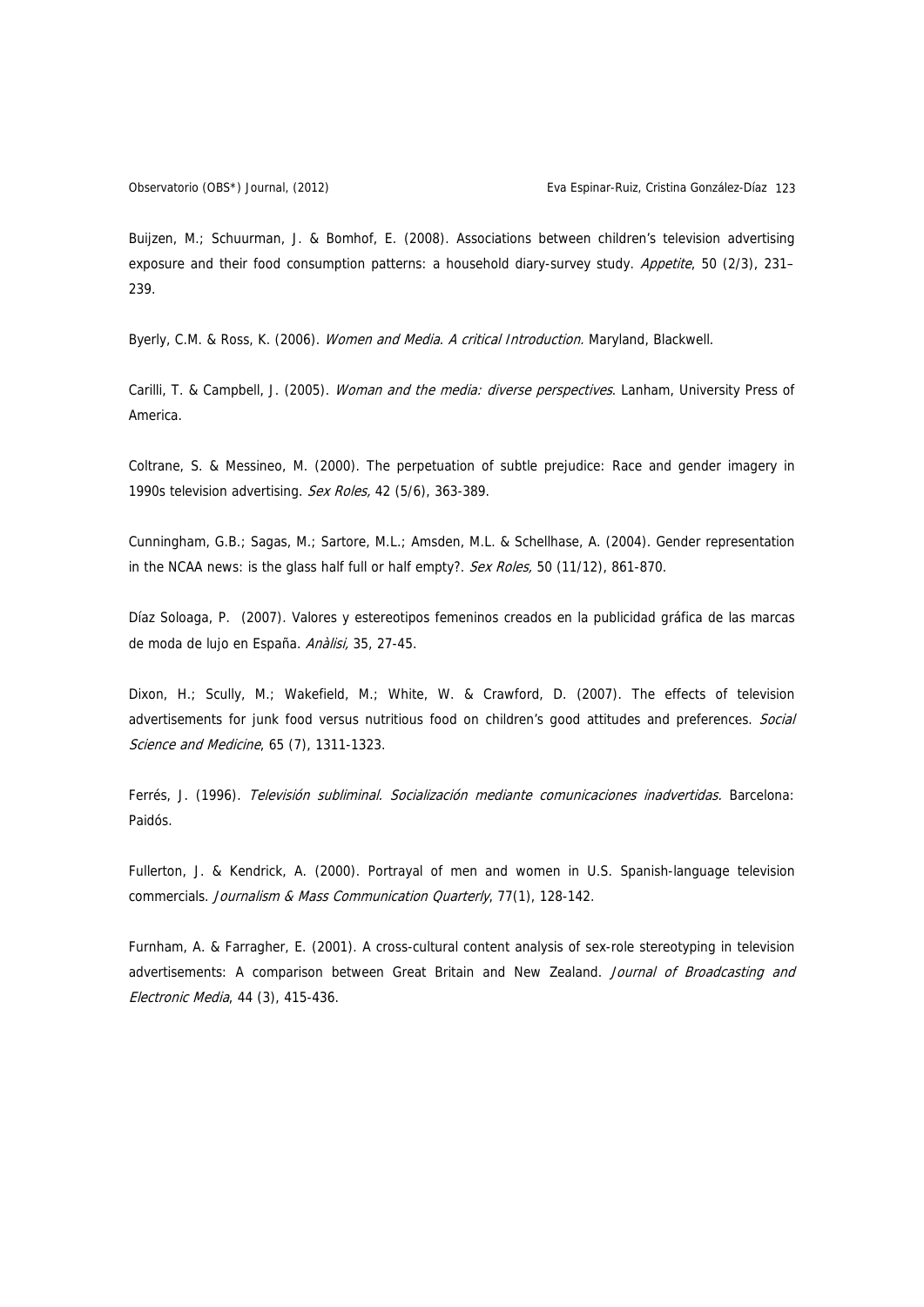Furnham, A. & Imadzu, E. (2002). Gender portrayal in British and Japanese TV advertisements. Communications: European Journal of Communication Research, 27 (10), 319-348.

Furnham, A. & Li, J. (2008). Gender portrayal in food and beverage advertisements in Hong Kong: a content analytic study. Young consumers, 9 (4), 297-307.

Furnham, A. & Mak, T. (1999). Sex-role stereotyping in television commercials: A review and comparison of fourteen studies done on five continents over 25 years. Sex Roles, 41 (5/6), 413-437.

Ganahl, D.; Prinsen, T. & Netzly, S. (2003). A content analysis of prime time commercials: A contextual framework of gender representation. Sex Roles, 49 (9/10), 545-551.

Garst, J. & Bodenhausen, G.V. (1997). Advertising's Effects on Men's Gender Role Attitudes, Sex Roles, 36 (9/10), 551–72.

Gauntlett, D. (2008), Media, Gender and Identity. An introduction. London & New York: Routledge.

Gentry, J. & Harrison, R. (2010). Is advertising a barrier to male movement toward gender change?, Marketing Theory, 10 (1), 74-96.

Goffman, E. (1979). Gender Avertisements. Londres: Macmillan.

Kilbourne, J. (1999). Deadly persuasion: Why women and girls must fight the addictive power of advertising. Nueva York: The Free Press.

Larson, M. (2001). Interactions, activities and gender in children's television commercials: A content analysis. Journal of Broadcasting and Electronic Media, 45 (1), 41-65.

Martín Serrano, M. (1995). Las mujeres y la publicidad. Nosotras y vosotros según nos ve la televisión. Madrid: Instituto de la Mujer.

Martín Serrano, M. (2004). La producción social de la comunicación. Madrid: Alianza.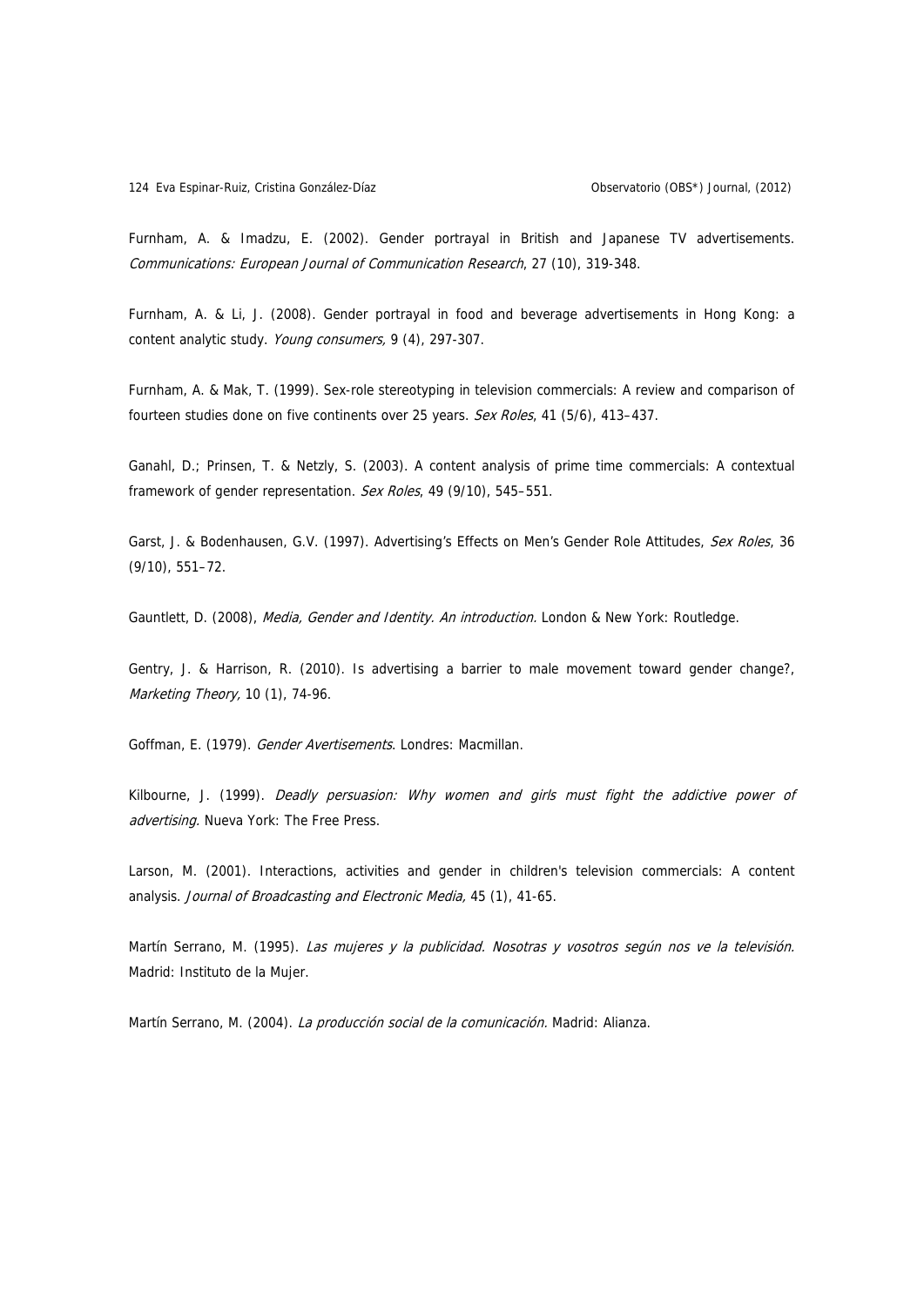Observatorio (OBS\*) Journal, (2012) Eva Espinar-Ruiz, Cristina González-Díaz 125

Mattelart, M. (1982). Mujeres e industrias culturales. Barcelona: Anagrama.

McArthur, L. Z. & Resko, B. G. (1975). The portrayal of men and women in American television commercials. Journal of Social Psychology, 97, 209-220.

Muñoz, B. (Coord.) (2001). Medios de comunicación, mujeres y cambio cultural. Madrid: Dirección General de la Mujer.

Nassif, A. & Gunter, B. (2008). Gender Representation in Television Advertisements in Britain and Saudi Arabia. Sex Roles, 58 (11/12), 752-760.

Neto, F.; Silva, M.C. & Salazar, A. (2009). Changing Patterns of Gender Portrayals in Portuguese Television Advertisements. Journal of Applied Social Psychology, 39 (5), 1214-1228.

Parkin, K.J. (2006). Food is love. Advertising and Gender Roles in Modern America. Philadelphia, Pennsylvania: University of Pennsylvania Press.

Pearson, J. (Ed.) (1993). Comunicación y género. Barcelona: Paidós.

Peña-Marín, C. & Frabetti, C. (1990). La mujer en la publicidad. Madrid: Instituto de la Mujer.

Rausell, C.; González, C. & Ortiz, M.J. (2008). Características de la figura humana en los spots de bebidas emitidos en España en 2006. Revista Latina de Comunicación Social, 63, 220-237.

Robinson, B.K. & Hunter, E. (2008). Is Mom Still Doing It All? Reexamining Depictions of Family Work in Popular Advertising. Journal of Family Issues, 29 (4), 465-486.

Ross, K. & Byerly, C.M. (2004). Woman and media: international perspective. Maryland: Blackwell.

Royo, M.; Aldas, J.; Küster, I. & Vila, N. (2007). Adaptation of Marketing Activities to Cultural and Social Context: Gender Role Portrayals and Sexism in Spanish Commercials. Sex Roles, 58, 379-390.